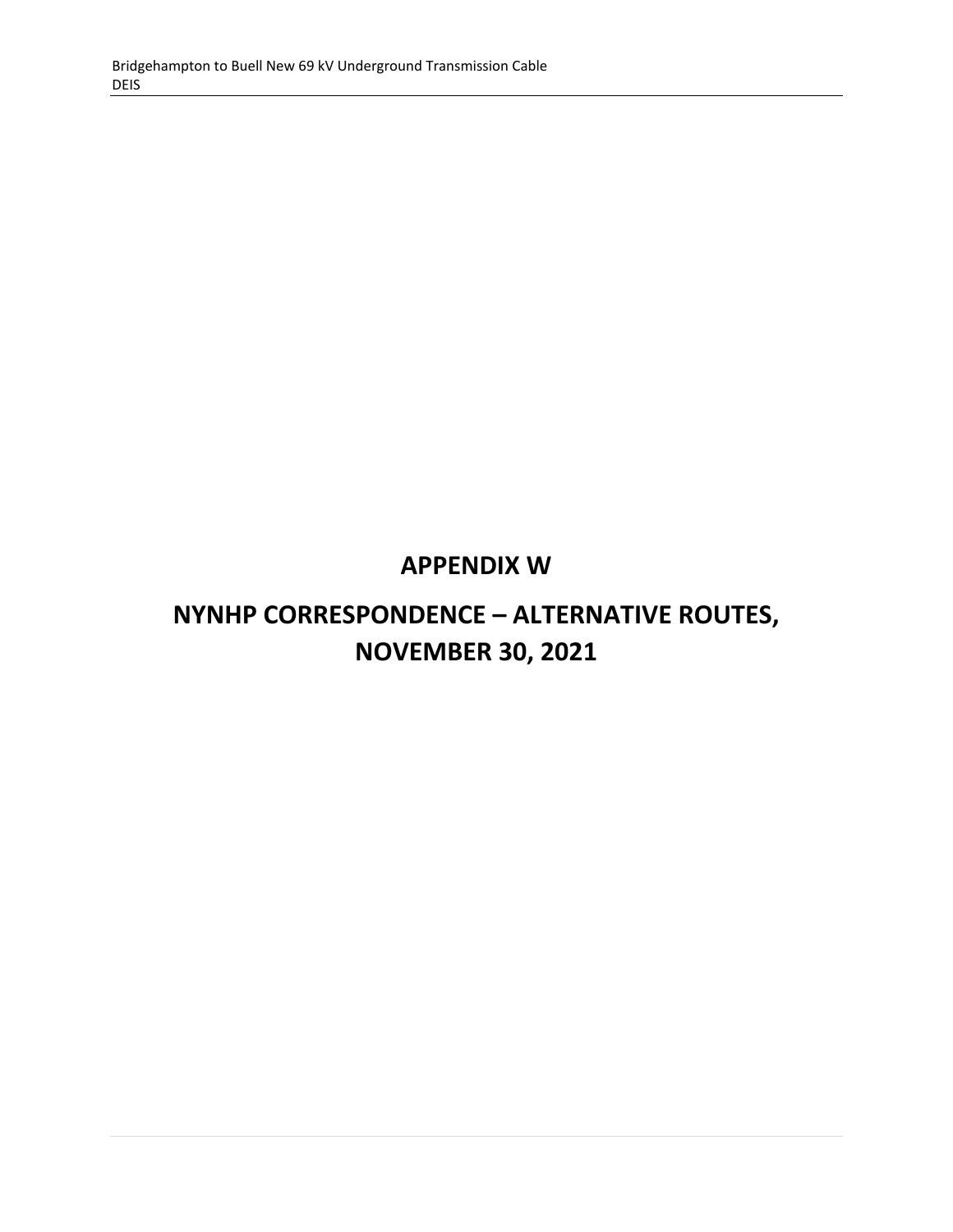| From:    | naturalheritage@nynhp.org                                                      |
|----------|--------------------------------------------------------------------------------|
| To:      | Emouna, Hannah                                                                 |
| Subject: | [EXTERNAL] Confirmation of your submitted request to New York Natural Heritage |
| Date:    | Tuesday, October 12, 2021 12:06:46 PM                                          |

\*\*\*CAUTION\*\*\*\*\*\*CAUTION\*\*\*\*\*\*CAUTION\*\*\*This e-mail is from an EXTERNAL address. The actual sender is (naturalheritage@nynhp.org) which may be different from the display address in the From: field. Be cautious of clicking on links or opening attachments. Suspicious? Report it via the Report Phishing button. On mobile phones, forward message to Cyber Security.

Submission ID: 6267 Submitted on Tuesday, October 12, 2021 - 12:06 Submitted values are:

Company, Organization, or Agency: PSEG LI Requestor Name: Hannah Emouna Requestor Address (Street/PO Box): 999 Stewart Ave Requestor City: Bethpage Requestor State: New York Requestor Zip Code: 11714 Requestor Telephone #: (516)738-6177 Requestor Email: hannah.emouna@pseg.com Project Type: electric utility/transmission line Project Name: Bridgehampton to Buell- Alternatives Project Applicant: PSEGLI as Agent for the Long Island Lighting Company d/b/a LIPA, a wholly owned subsidiary of the Long Island Power Authority Project County: Suffolk Town (Suffolk County): - East Hampton - Southampton Project Summary:

The Proposed Action is the installation of a new underground 69kV transmission cable from the Bridgehampton Substation located on Bridgehampton-Sag Harbor Turnpike in the Town of Southampton to the Buell Substation located on Cove Hollow Road in the Town of East Hampton (approximately 5.2 miles). The new underground cable is designed to be installed below grade within the existing LIPA owned and/or controlled overhead right-of-way (ROW). Existing overhead circuits are currently located within the ROW and will remain under the Proposed Action. The Proposed Action is intended to address transmission system constraints resulting from increased load demand from customers on the South Fork of Long Island.

This request support two routes outlined in the Alternative Actions to be discussed in the Environmental Impact Statement.

Current Land Use: Predominately maintained roadways and road shoulders Tax parcel number: Latitude: Longitude: Street Address of Project: Project Notes: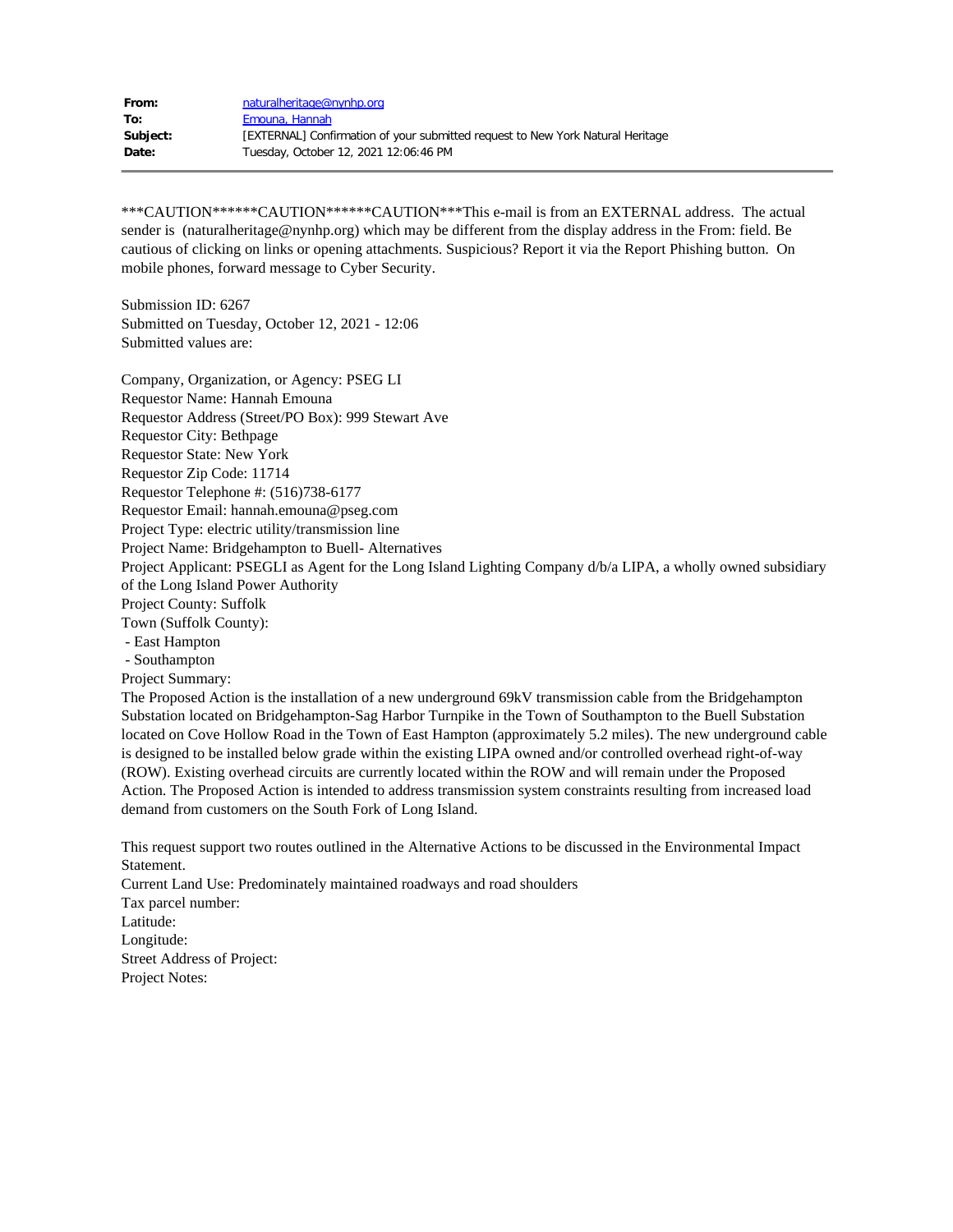#### NEW YORK STATE DEPARTMENT OF ENVIRONMENTAL CONSERVATION

Division of Fish and Wildlife, New York Natural Heritage Program 625 Broadway, Fifth Floor, Albany, NY 12233-4757 P: (518) 402-8935 | F: (518) 402-8925 www.dec.nv.gov

November 30, 2021

Hannah Emouna PSEG LI 999 Stewart Ave Bethpage, NY 11714

Re: Bridgehampton to Buell- Alternatives County: Suffolk Town/City: East Hampton, Southampton

Dear Hannah Emouna:

 In response to your recent request, we have reviewed the New York Natural Heritage Program database with respect to the above project.

 Enclosed is a report of rare or state-listed animals and plants, and significant natural communities that our database indicates occur in the vicinity of the project site.

 For most sites, comprehensive field surveys have not been conducted; the enclosed report only includes records from our database. We cannot provide a definitive statement as to the presence or absence of all rare or state-listed species or significant natural communities. Depending on the nature of the project and the conditions at the project site, further information from on-site surveys or other sources may be required to fully assess impacts on biological resources.

 The presence of the plants and animals identified in the enclosed report may result in this project requiring additional review or permit conditions. For further guidance, and for information regarding other permits that may be required under state law for regulated areas or activities (e.g., regulated wetlands), please contact the NYS DEC Region 1 Office, Division of Environmental Permits, at dep.r1@dec.ny.gov.

Sincerely,

Huits & Kalding

Heidi Krahling Environmental Review Specialist New York Natural Heritage Program

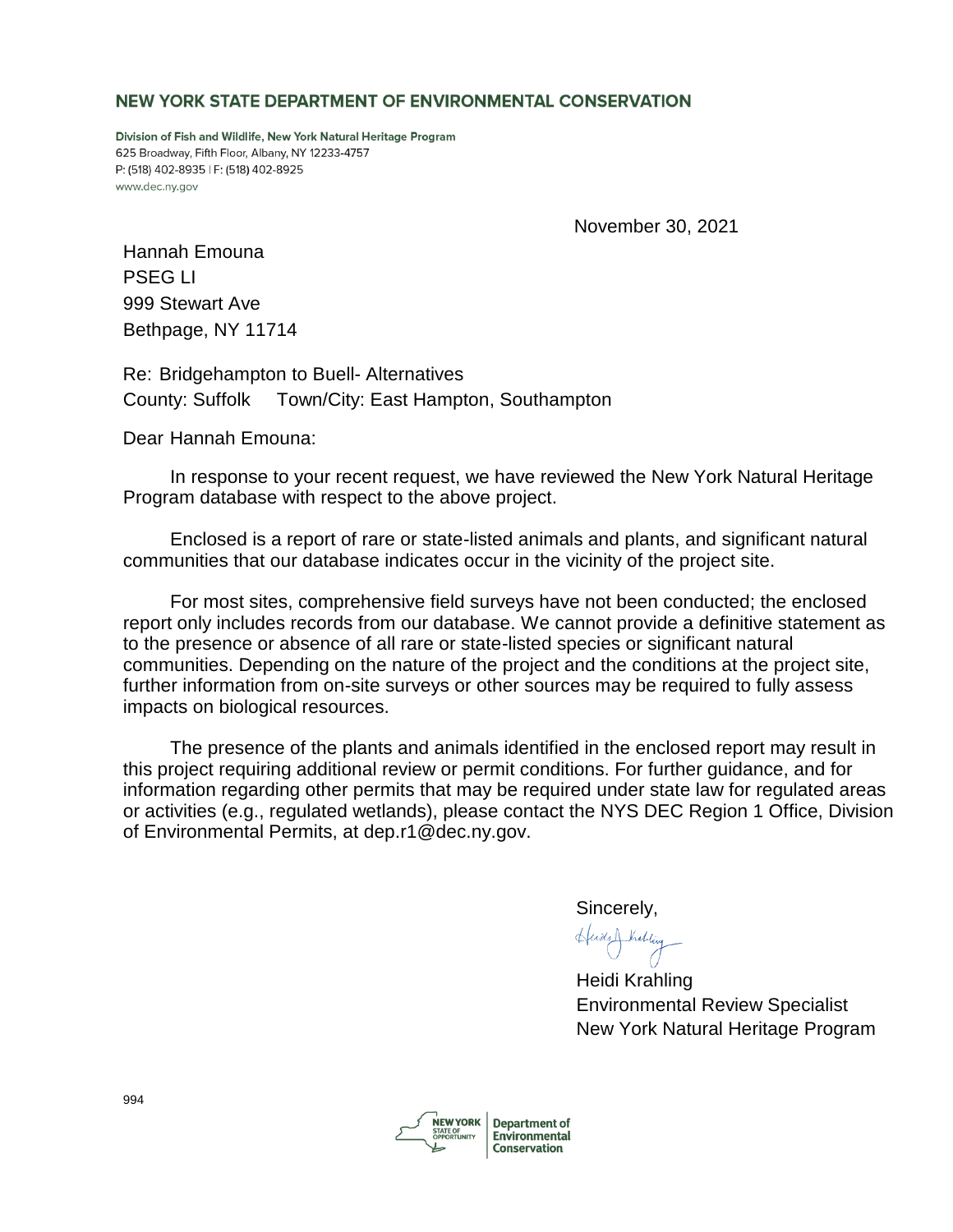**Amphibians**



# **The following state-listed animals have been documented in the vicinity of the project site.**

The following list includes animals that are listed by NYS as Endangered, Threatened, or Special Concern; and/or that are federally listed.

**For information about any permit considerations for the project, please contact the Permits staff at the NYSDEC Region 1 Office at dep.r1@dec.ny.gov, 631-444-0365.** 

**The following species has been documented at the Bridgehampton Sag Harbor Turnpike section of the project site.**

| <b>Tiger Salamander</b> | Ambystoma tigrinum     | Endangered              |                        | 5357 |
|-------------------------|------------------------|-------------------------|------------------------|------|
| <i>COMMON NAME</i>      | <i>SCIENTIFIC NAME</i> | <i>NY STATE LISTING</i> | <b>FEDERAL LISTING</b> |      |
| ****p***********        |                        |                         |                        |      |

**The following species have been documented within 1/4 mile of the Bridgehampton Sag Harbor Turnpike and Montauk Highway sections of the project site.**

| <b>COMMON NAME</b>                               | <i>SCIENTIFIC NAME</i> | <i>NY STATE LISTING</i> | <i>FEDERAL LISTING</i> |      |
|--------------------------------------------------|------------------------|-------------------------|------------------------|------|
| <b>Butterflies</b><br><b>Hessel's Hairstreak</b> | Callophrys hesseli     | Endangered              |                        | 7257 |
| <b>Dragonflies and Damselflies</b>               |                        |                         |                        |      |
| <b>Scarlet Bluet</b>                             | Enallagma pictum       | Threatened              |                        | 4125 |
| <b>Pine Barrens Bluet</b>                        | Enallagma recurvatum   | Threatened              |                        | 8343 |

**The following species has been documented within 2/3 mile of the Bridgehamptom Sag Harbor Turnpike section of the project site.** 

| <i>COMMON NAME</i>                   | <i>SCIENTIFIC NAME</i>   | <i>NY STATE LISTING</i> | <b>FEDERAL LISTING</b> |       |
|--------------------------------------|--------------------------|-------------------------|------------------------|-------|
| Birds                                |                          |                         |                        |       |
| <b>Bald Eagle</b><br><b>Breeding</b> | Haliaeetus leucocephalus | Threatened              |                        | 17171 |

The following species has been documented within one mile of the Hampton Street section of the project site. Individual **animals may travel 1.5 miles from documented locations.**

| <i>COMMON NAME</i>                          | <i>SCIENTIFIC NAME</i> | <i>NY STATE LISTING</i> | <b>FEDERAL LISTING</b> |       |
|---------------------------------------------|------------------------|-------------------------|------------------------|-------|
| <b>Mammals</b>                              |                        |                         |                        |       |
| <b>Northern Long-eared Bat</b>              | Myotis septentrionalis | Threatened              | Threatened             | 15065 |
| Non-winter location --<br>acoustic detector |                        |                         |                        |       |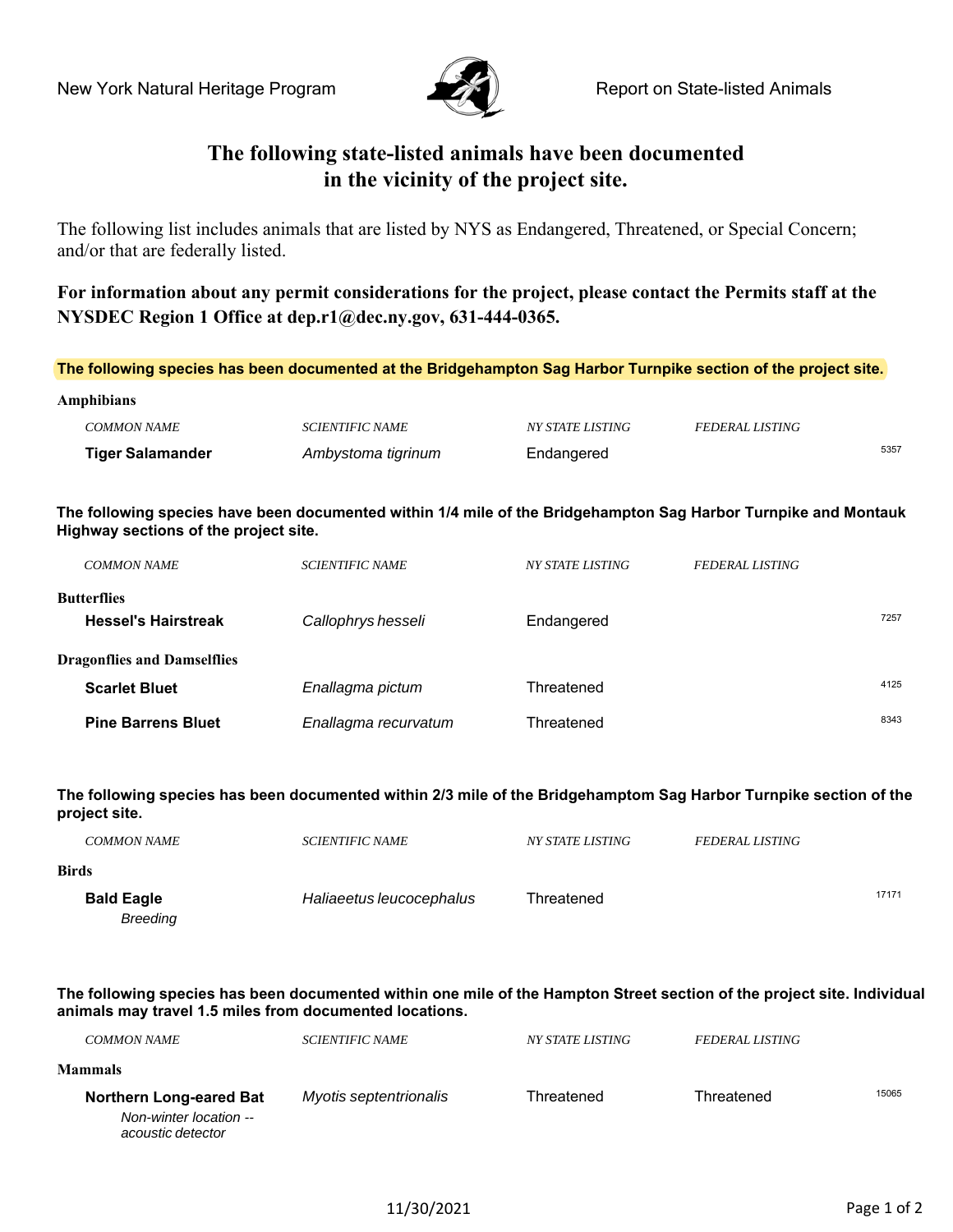This report only includes records from the NY Natural Heritage database.

If any rare plants or animals are documented during site visits, we request that information on the observations be provided to the New York Natural Heritage Program so that we may update our database.

Information about many of the listed animals in New York, including habitat, biology, identification, conservation, and management, are available online in Natural Heritage's Conservation Guides at www.guides.nynhp.org, and from NYSDEC at www.dec.ny.gov/animals/7494.html.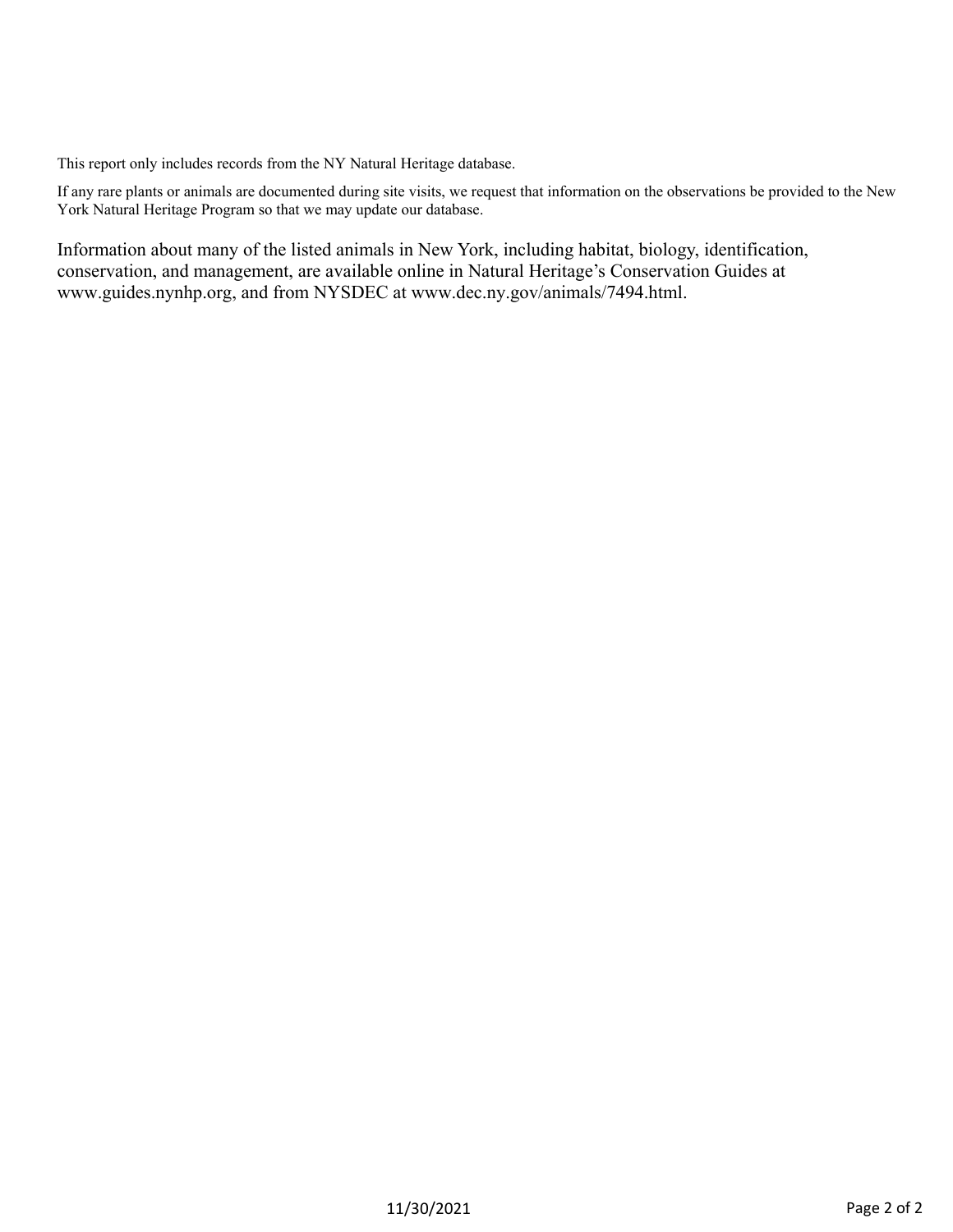

# The following rare animals, rare plants, and significant natural communities have been documented at or within about 1/4 mile of the project site.

| <b>COMMON NAME</b>                                   | <b>SCIENTIFIC NAME</b> | NY STATE LISTING | <b>HERITAGE CONSERVATION STATUS*</b> |
|------------------------------------------------------|------------------------|------------------|--------------------------------------|
| Location:<br>At and surrounding East Hampton Airport |                        |                  |                                      |
| Moths                                                |                        |                  |                                      |
| <b>Coastal Barrens Buckmoth</b>                      | Hemileuca maia ssp. 5  | Special Concern  | S2                                   |
| <b>Upland/Terrestrial Communities</b>                |                        |                  |                                      |
| <b>Pitch Pine-Oak Forest</b>                         |                        |                  | S <sub>2</sub> S <sub>3</sub>        |

### Location: **Little Northwest Creek and adjacent State Tidal Wetlands**

#### Dragonflies and Damselflies

| Ischnura ramburii                          | Unlisted   | S <sub>2</sub> S <sub>3</sub>         |
|--------------------------------------------|------------|---------------------------------------|
|                                            |            |                                       |
| Carex hormathodes                          | Threatened | S <sub>2</sub> S <sub>3</sub>         |
| Lespedeza stuevei                          | Threatened | S <sub>2</sub>                        |
| Solidago mexicana                          | Endangered | S <sub>1</sub>                        |
| Symphyotrichum subulatum<br>var. subulatum | Threatened | <b>S2S3</b>                           |
| Juncus scirpoides var.<br>scirpoides       | Endangered | S <sub>1</sub>                        |
| Juncus biflorus                            | Endangered | S <sub>1</sub>                        |
| Solidago latissimifolia                    | Endangered | S <sub>1</sub>                        |
| var. tenuifolium                           |            | S <sub>2</sub>                        |
| Utricularia subulata                       | Rare       | S <sub>2</sub>                        |
|                                            |            |                                       |
|                                            |            | S <sub>1</sub>                        |
|                                            |            | Symphyotrichum tenuifolium Threatened |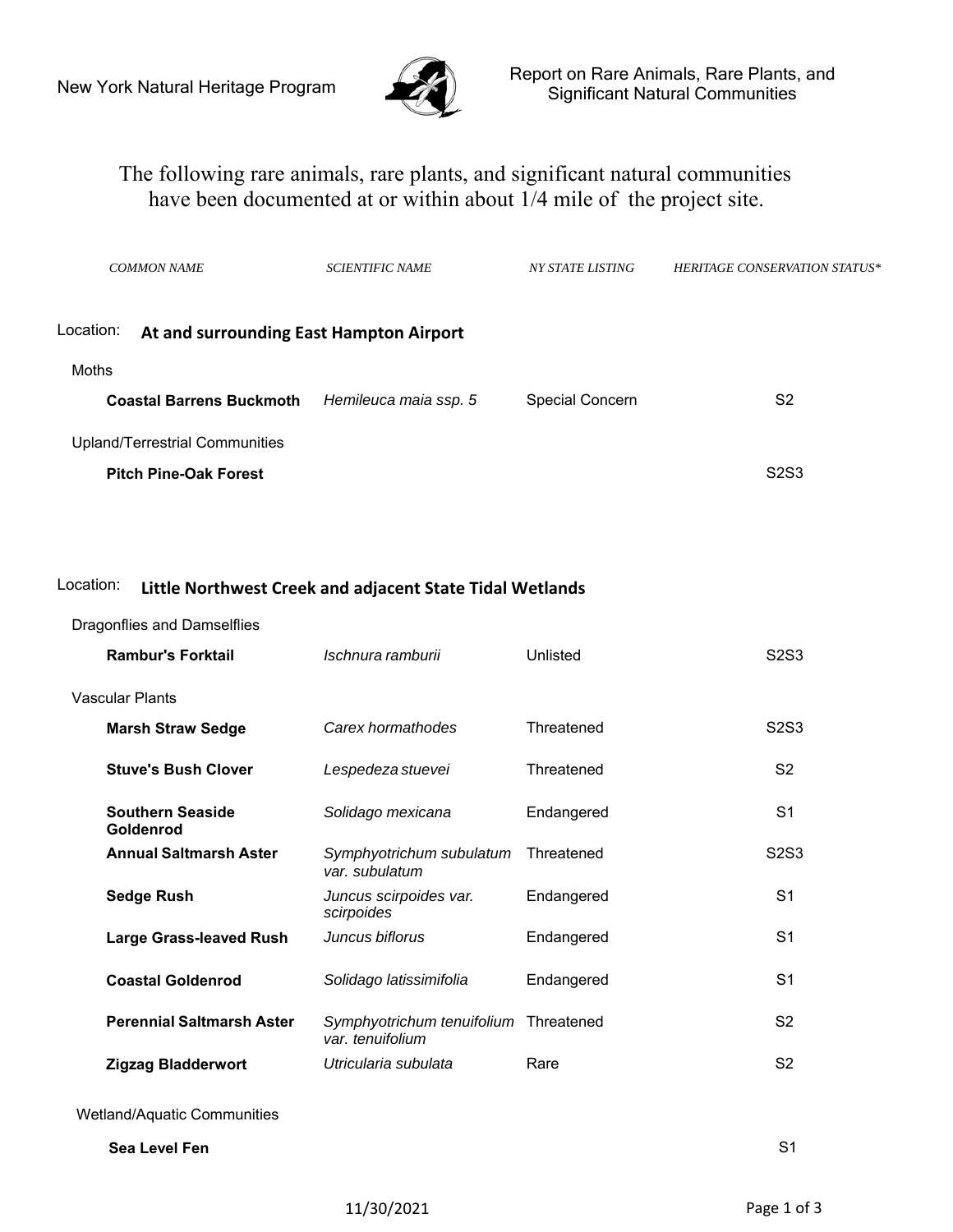# Location: **Along sections of Bridgehampton Sag Harbor Turnpike and Sag Harbor Turnpike**

Upland/Terrestrial Communities

**Coastal Oak-Heath Forest** S3

# Location: **At/near Sag Harbor Ponds East of Bridgehampton Sag Harbor Turnpike**

Dragonflies and Damselflies

| <b>New England Bluet</b>     | Enallagma laterale   | Unlisted   | S3                            |
|------------------------------|----------------------|------------|-------------------------------|
| <b>Comet Darner</b>          | Anax longipes        | Unlisted   | S <sub>2</sub> S <sub>3</sub> |
| <b>Atlantic Bluet</b>        | Enallagma doubledayi | Unlisted   | S <sub>1</sub> S <sub>2</sub> |
| <b>Mantled Baskettail</b>    | Epitheca semiaquea   | Unlisted   | S2                            |
| <b>Spatterdock Darner</b>    | Rhionaeschna mutata  | Unlisted   | S <sub>2</sub>                |
| <b>Martha's Pennant</b>      | Celithemis martha    | Unlisted   | S2                            |
| <b>Vascular Plants</b>       |                      |            |                               |
| <b>Small White Snakeroot</b> | Ageratina aromatica  | Endangered | S1                            |

#### Location: **At/near Slate Pond**

| Vascular Plants                              |                        |            |    |
|----------------------------------------------|------------------------|------------|----|
| <b>Creeping St. John's Wort</b>              | Hypericum adpressum    | Threatened | S2 |
| <b>Narrow-leaved Bush Clover</b>             | Lespedeza angustifolia | Threatened | S2 |
| <b>Toothcup</b>                              | Rotala ramosior        | Threatened | S2 |
| <b>Cut-leaved Evening</b><br><b>Primrose</b> | Oenothera laciniata    | Endangered | S1 |

#### Wetland/Aquatic Communities

| <b>Coastal Plain Pond Shore</b> | S2 |
|---------------------------------|----|
|                                 |    |